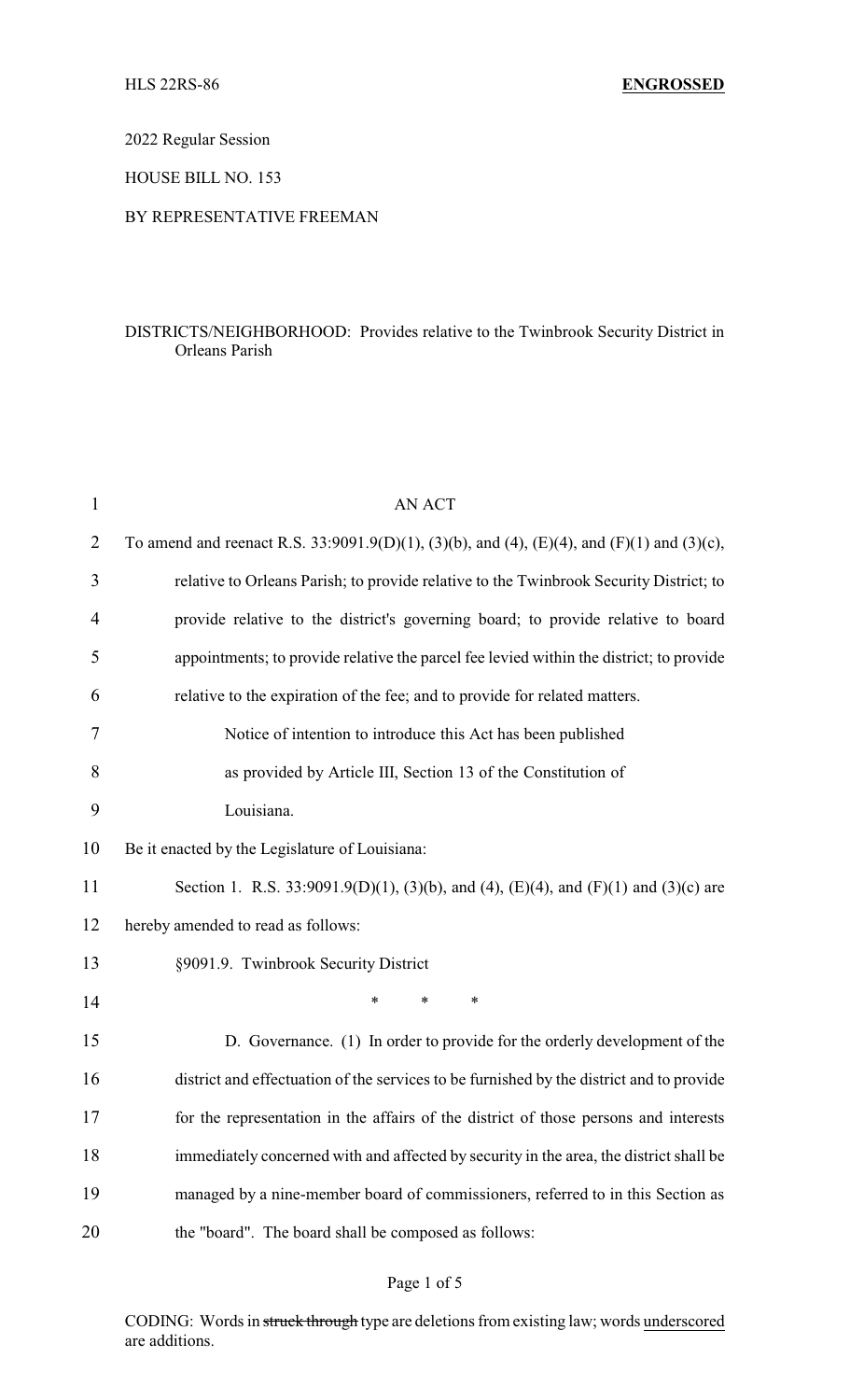| $\mathbf{1}$   | (a) The president of the Baronne Street Neighborhood Association, Inc.                    |  |  |  |
|----------------|-------------------------------------------------------------------------------------------|--|--|--|
| $\overline{2}$ | Twinbrook Neighborhood Association, Inc., referred to in this Section as the              |  |  |  |
| 3              | "association".                                                                            |  |  |  |
| 4              | (b) The board of directors of the Baronne Street Neighborhood Association,                |  |  |  |
| 5              | Inc. association shall appoint four members.                                              |  |  |  |
| 6              | (c) The mayor of the city of New Orleans shall appoint one member to the                  |  |  |  |
| 7              | board from a list of nominations submitted by the Baronne Street Neighborhood             |  |  |  |
| 8              | Association, Inc. association.                                                            |  |  |  |
| 9              | (d) The member of the Louisiana House of Representatives whose district                   |  |  |  |
| 10             | encompasses all or the greater portion of the area of the district shall appoint one      |  |  |  |
| 11             | member from a list of nominations submitted by the Baronne Street Neighborhood            |  |  |  |
| 12             | Association, Inc. association.                                                            |  |  |  |
| 13             | (e) The member of the Louisiana Senate whose district encompasses all or                  |  |  |  |
| 14             | the greater portion of the area of the district shall appoint one member from a list of   |  |  |  |
| 15             | nominations submitted by the Baronne Street Neighborhood Association, Inc.                |  |  |  |
| 16             | association.                                                                              |  |  |  |
| 17             | (f) The member of the governing authority of the city of New Orleans whose                |  |  |  |
| 18             | council district encompasses all or the greater portion of the area of the district shall |  |  |  |
| 19             | appoint one member from a list of nominations submitted by the Baronne Street             |  |  |  |
| 20             | Neighborhood Association, Inc. association.                                               |  |  |  |
| 21             | *<br>*<br>∗                                                                               |  |  |  |
| 22             | (3)                                                                                       |  |  |  |
| 23             | ∗<br>∗<br>∗                                                                               |  |  |  |
| 24             | (b) The member serving pursuant to Subparagraph $(1)(a)$ of this Subsection               |  |  |  |
| 25             | shall serve during his term of office as president of the Baronne Street Neighborhood     |  |  |  |
| 26             | Association, Inc. association.                                                            |  |  |  |
| 27             | ∗<br>$\ast$<br>∗                                                                          |  |  |  |
| 28             | (4) The board shall elect from its members a chairman, a vice chairman,                   |  |  |  |
| 29             | president, a vice president, a secretary-treasurer, and such other officers as it may     |  |  |  |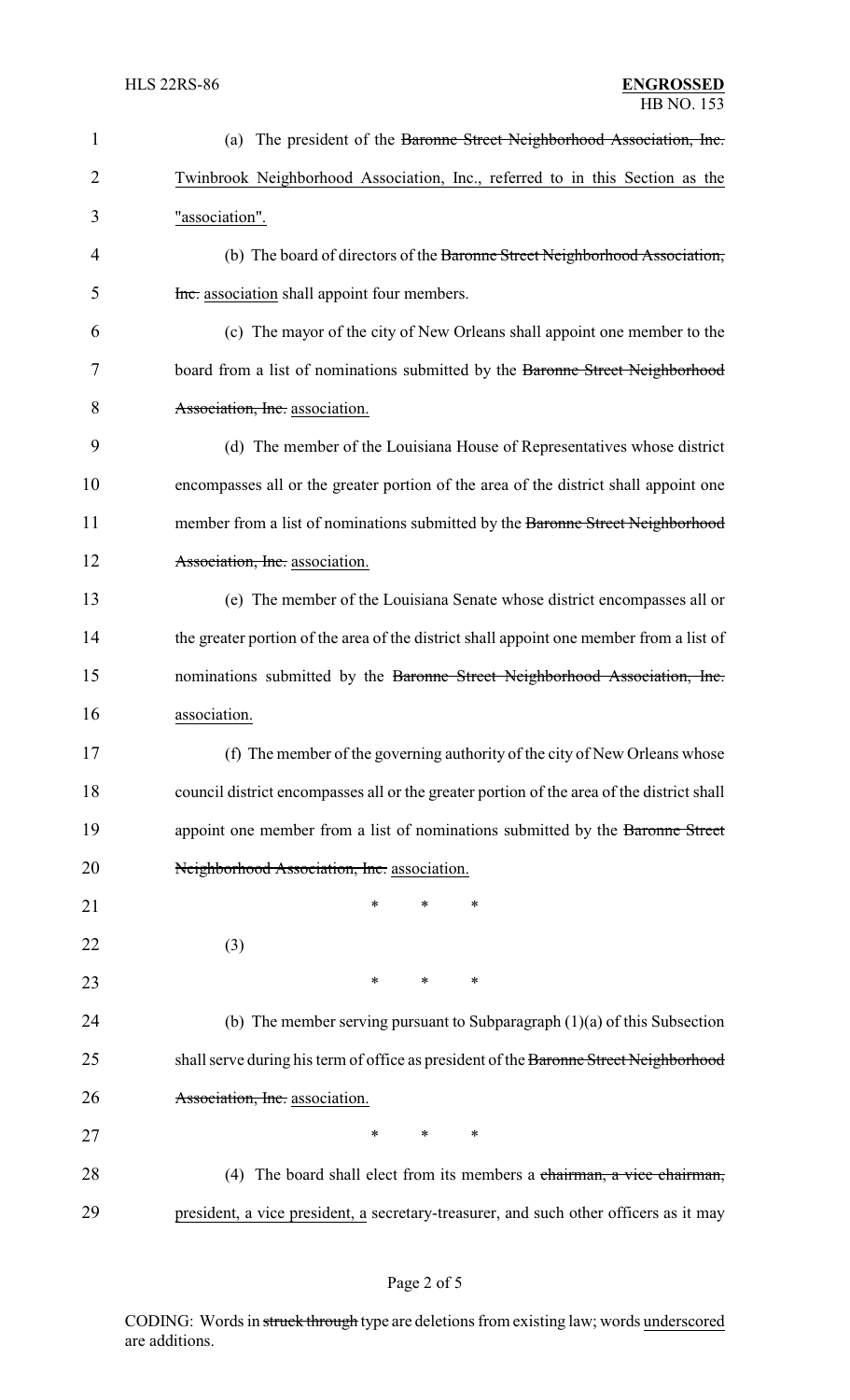| $\mathbf{1}$   | deem necessary. The duties of the officers shall be fixed by the bylaws adopted by        |  |  |  |
|----------------|-------------------------------------------------------------------------------------------|--|--|--|
| $\overline{2}$ | the board.                                                                                |  |  |  |
| 3              | $\ast$<br>*<br>*                                                                          |  |  |  |
| $\overline{4}$ | Ε.<br>Powers and duties.<br>The district, acting through its board of                     |  |  |  |
| 5              | commissioners, shall have the following powers and duties:                                |  |  |  |
| 6              | $\ast$<br>*                                                                               |  |  |  |
| 7              | (4) To enter into contracts with individuals or entities private or public for            |  |  |  |
| 8              | the provision of security patrols in the district. The district, through the board, may   |  |  |  |
| 9              | contract with the New Orleans Police Department or with a private security company        |  |  |  |
| 10             | which has been certified by the superintendent of the New Orleans Police                  |  |  |  |
| 11             | <b>Department</b> for the provision of security patrols in the district.                  |  |  |  |
| 12             | $\ast$<br>*<br>∗                                                                          |  |  |  |
| 13             | F. Parcel fee. The governing authority of the city of New Orleans is hereby               |  |  |  |
| 14             | authorized to impose and collect a parcel fee within the district subject to and in       |  |  |  |
| 15             | accordance with the provisions of this Subsection.                                        |  |  |  |
| 16             | (1) The amount of the fee shall be as requested by duly adopted resolution                |  |  |  |
| 17             | of the board of the district. The fee shall be a flat fee per improved parcel of land not |  |  |  |
| 18             | to exceed five hundred seventy-five dollars per year for each improved parcel for         |  |  |  |
| 19             | calendar year 2023; however, the maximum fee amount may be increased by                   |  |  |  |
| 20             | twenty-five dollars per year for each calendar year after 2023.                           |  |  |  |
| 21             | $\ast$<br>*<br>*                                                                          |  |  |  |
| 22             | (3)                                                                                       |  |  |  |
| 23             | ∗<br>∗<br>∗                                                                               |  |  |  |
| 24             | (c) If approved, the fee shall expire on December 31, 2022 The fee shall                  |  |  |  |
| 25             | expire at the end of the term provided for in the proposition authorizing the fee, not    |  |  |  |
| 26             | to exceed eight years, but the fee may be renewed if approved by a majority of the        |  |  |  |
| 27             | registered voters of the district voting on the proposition at an election as provided    |  |  |  |
| 28             | in Subparagraph (a) of this Paragraph. Any election to authorize renewal of the fee       |  |  |  |
| 29             | shall be held at the same time as a regularly scheduled election in the city of New       |  |  |  |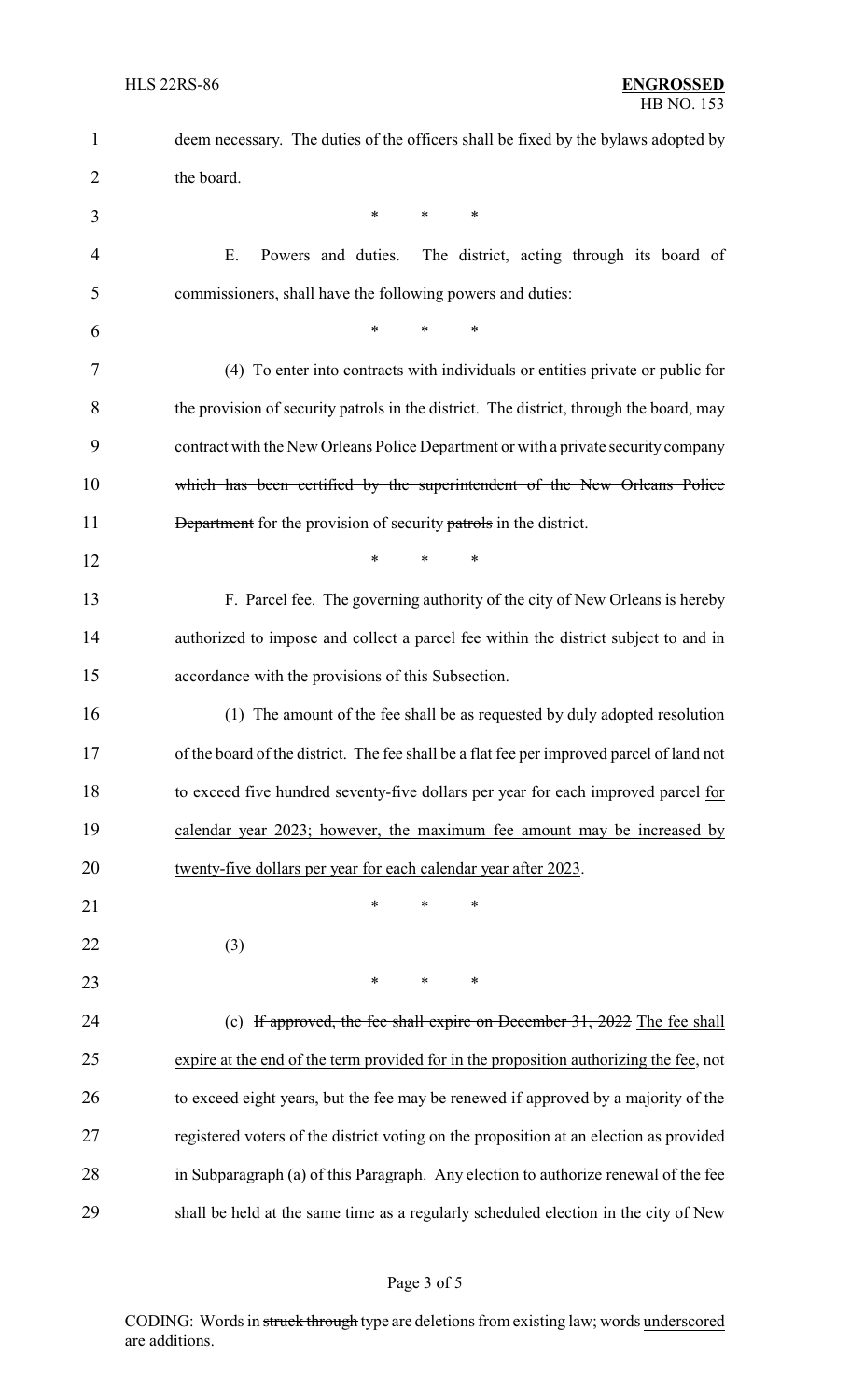| 1              | Orleans. If the fee is renewed, the term of the imposition of the fee shall be as              |
|----------------|------------------------------------------------------------------------------------------------|
| $\overline{2}$ | provided in the proposition authorizing such renewal, not to exceed eight years.               |
| 3              | $\ast$<br>*<br>*                                                                               |
| $\overline{4}$ | Section 2. The provisions of this Act shall not affect the parcel fee being imposed            |
| 5              | pursuant to R.S. 33:9091.9 on the effective date of this Act. The governing authority of the   |
| 6              | city of New Orleans shall continue to impose the parcel fee until such time as it expires, as  |
| $\overline{7}$ | provided in the proposition approved by a majority of the district's registered voters voting  |
| $8\,$          | on the proposition at an election held on November 16, 2013. The governing authority of        |
| 9              | the city shall then begin to impose a parcel fee as provided in this Act if the parcel fee has |
| 10             | been approved by a majority of district's registered voters as provided in this Act.           |
| 11             | Section 3. This Act shall become effective upon signature by the governor or, if not           |
| 12             | signed by the governor, upon expiration of the time for bills to become law without signature  |
| 13             | by the governor, as provided by Article III, Section 18 of the Constitution of Louisiana. If   |
| 14             | vetoed by the governor and subsequently approved by the legislature, this Act shall become     |
| 15             | effective on the day following such approval.                                                  |
|                |                                                                                                |

### DIGEST

The digest printed below was prepared by House Legislative Services. It constitutes no part of the legislative instrument. The keyword, one-liner, abstract, and digest do not constitute part of the law or proof or indicia of legislative intent. [R.S. 1:13(B) and 24:177(E)]

| HB 153 Engrossed | 2022 Regular Session | Freeman |
|------------------|----------------------|---------|
|------------------|----------------------|---------|

**Abstract:** Relative to the Twinbrook Security District, authorizes the district's governing board to increase the maximum parcel fee and changes the expiration date of the fee.

Present law creates the Twinbrook Security District in Orleans Parish as a political subdivision of the state for the primary object and purpose of promoting and encouraging security in the area included within the district. Provides for the district's boundaries, governance, and powers and duties.

Proposed law retains present law.

Present law authorizes the governing authority of the city of New Orleans, subject to voter approval, to levy a parcel fee on behalf of the district. Provides that the fee is a flat fee per improved parcel of land not to exceed \$575 per year for each improved parcel.

Proposed law keeps the maximum fee amount at \$575 for calendar year 2023, but authorizes the district's board to increase the maximum fee amount by \$25 per year for each calendar year after 2023.

Present law provides that the fee shall expire on Dec. 31, 2022.

### Page 4 of 5

CODING: Words in struck through type are deletions from existing law; words underscored are additions.